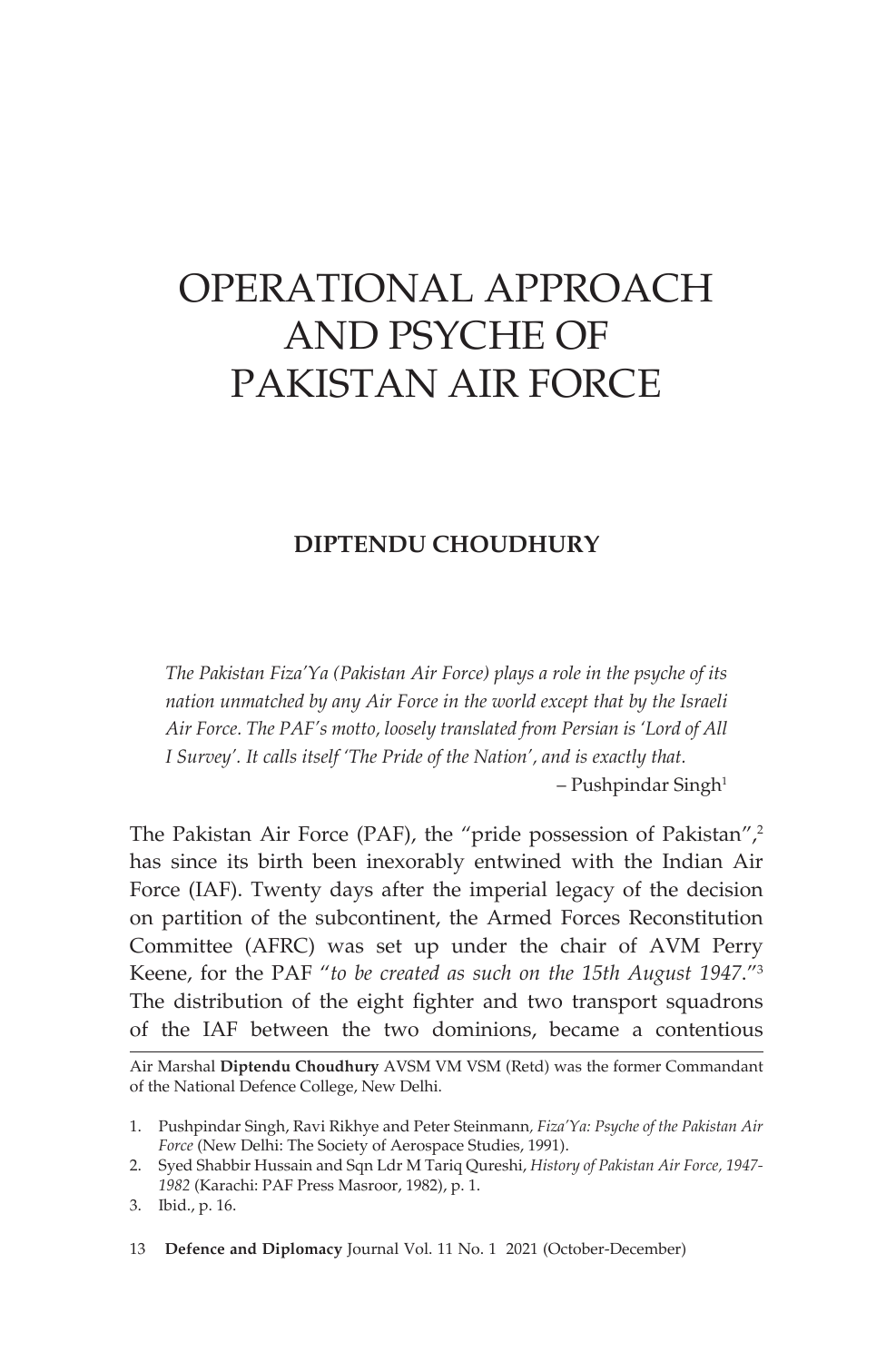issue. The Indian side insisted on the 80:20 ratio, eight squadrons to India and two squadrons to Pakistan, based on the manpower composition of the basis of partition. The AFRC Chairman, on the other hand, opined, that in view of the operational requirements of 'watch and ward' duties in the tribal areas of the North-West Frontier Province, Pakistan should be allotted five squadrons. With both sides entrenched on their stands, Lord Mountbatten intervened asking the Commander-in-Chief (C-in-C) of the IAF to look into the feasibility of raising an additional fighter squadrons from the reserves. On his confirmation of the feasibility, the final distribution agreed was of seven fighter and one transport squadrons to India, and two fighter and one transport squadrons to Pakistan.<sup>4</sup> The overarching vision of the Quaid-e-Azam Mohammed Ali Jinnah was to serve as a beacon light for the PAF, when in his address at the Flying Training School at Risalpur, he said, "There is no doubt that any country without a strong Air Force is at the mercy of any aggressor. Pakistan must build up her Air Force as quickly as possible. It must be an efficient Air Force, second to none and must take its place with the Army and the Navy in securing Pakistan's defence."5

# **LIVING IN THE ARMY'S SHADOW**

Despite his words, the British leadership came in the way of a three Services concept which was "opted and enforced with variable results. Thus, were sown the seeds for lack of joint inter-Service planning from almost the start."6 The division of the armed forces, set the stage for the selection of six heads of the Services. Both Prime Ministers (PMs) were happy to let Lord Mountbatten select them, except for the choice of Air Mshl Sir Thomas Elmhirst, who was the only exception having been specially chosen by Pandit Nehru—a choice which was to be fortuitous for the IAF as Air Mshl Elmhirst's first mandate with the PM was that "*the Indian Air Force would be an independent fighting service*."7 The IAF which was from its birth an independent Service due to the enactment of Clause 4 of the Annual

<sup>4.</sup> Air Mshl Bharat Kumar, *An Incredible War* (Second Edition) (New Delhi: KW Publishers, 2014), pp. 15-21.

<sup>5.</sup> Ibid., p. 40.

<sup>6.</sup> Ibid., p. 114.

<sup>7.</sup> Ibid., p. 14.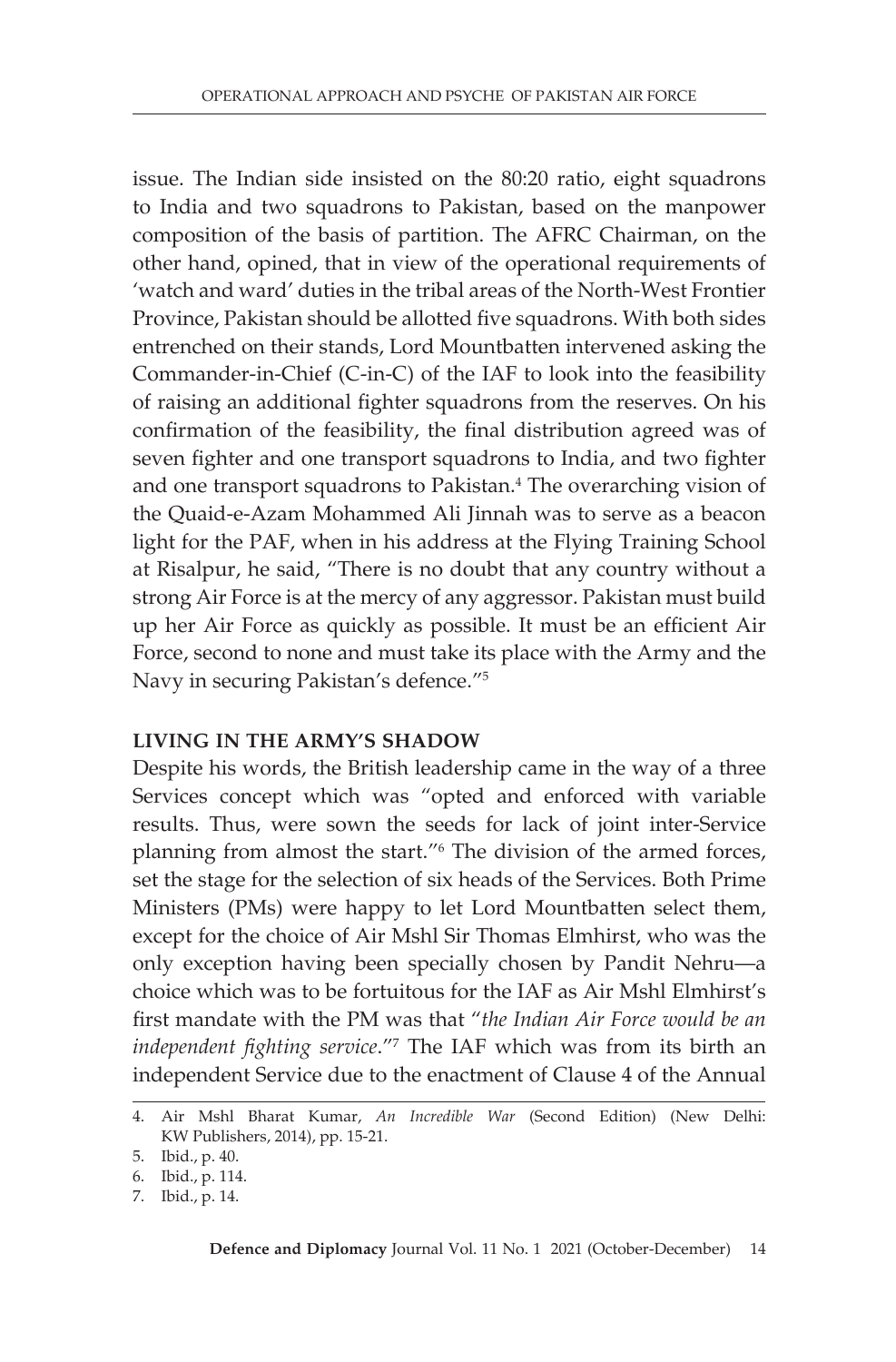Army and Air Force Bill<sup>8</sup> in 1932, was, therefore, able to continue as an independent service. The PAF was not so lucky, and due to the relatively low seniority profile of its original officers, was destined to remain under the shadow of the Pakistan Army.

The first PAF C-in-C was AVM Perry Keene, and the seniormost Pakistani officer was Wg Cdr MK Janjua, who had been a part of the AFRC, and went on to become the senior officer-in-charge administration as a Group Captain on August 15, 1947. The fifth PAF Chief and the first Pakistani officer to assume the mantle, Air Mshl Muhammad Asghar Khan, was a Wing Commander when the PAF was formed. The less seniority of the PAF's original officers defined its relations with the Pakistan Army, which till today plays a dominant role, continuing to keep the PAF out of the loop in planning and decision-making on matters of national security. In Pakistan, the military has the final say in all matters of national security, and all security related decisions for all services rest with the Chief of the Army Staff (COAS).<sup>9</sup> Even today, PAF policy decisions are also determined by the COAS, with inputs from the Chief of the Air Staff (CAS). Therefore, the final decision-maker for air power policy is not the CAS, but the COAS.<sup>10</sup>

Post-Independence and after the first round of war in Kashmir, Pakistan sought to strengthen its military and especially its Air Force. Underpinned by the Cold War, the US geopolitics was driven by prevention of the perceived Communist expansionism in the region from the USSR and China. In May 1954, Pakistan signed a Mutual Defence Assistance Agreement with the US which provided significant economic and military aid, in return for the use of PAF bases for launching reconnaissance flights into the Soviet Union. Based on the Communist threat, the PAF's expansion plan was prepared by Gp Capt Asghar Khan, Gp Capt Nur Khan and Wg Cdr A. Qadir in March 1954. The plan called for a 768 aircraft and 44 squadron

<sup>8.</sup> "CLAUSE 4. - (Relations between Royal Air Force and Indian Air Force, and attachment of personnel.)," April 3, 1933, at http://hansard.millbanksystems.com/commons/1933/ apr/03/clause-4-relations-between-royal-air. Accessed on May 17, 2021.

<sup>9.</sup> Jonah Blank, Richard S. Girven, Arzan Tarapore, Julia A. Thompson, Arthur Chan, and Vector Check, *Prospects of US and Pakistan Air Power Engagement* (Santa Monica: RAND, 2018), p. 6.

<sup>10.</sup> Shuja Nawaz, *Crossed Swords: Pakistan, Its Army, and the Wars Within* (New York: Oxford University Press, 2008).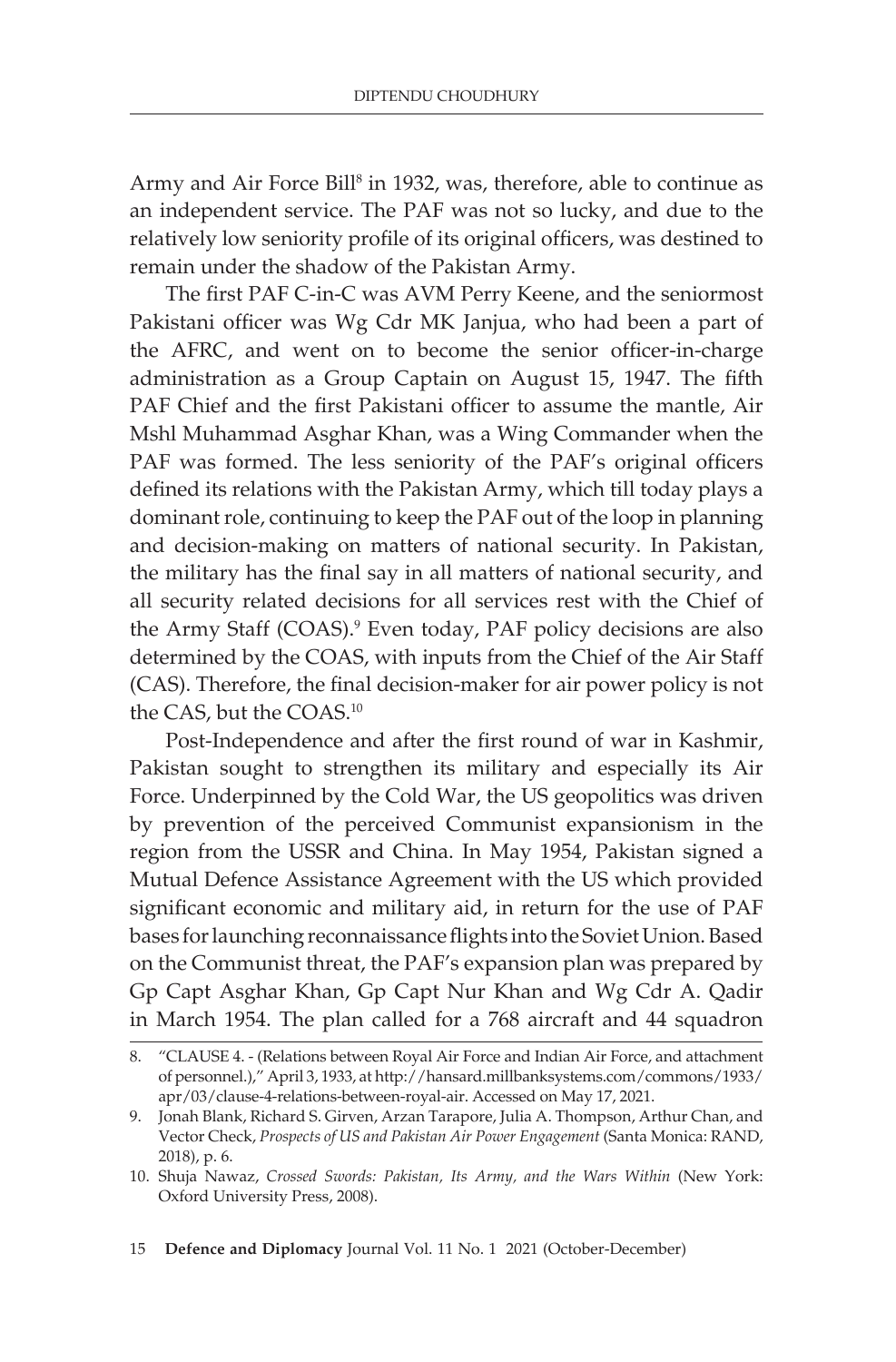strong Air Force, comprising ten day-fighter squadrons, five nightfighter squadrons, six bomber squadron and one reconnaissance squadron, twelve fighter-bomber squadrons, six tactical light bomber squadrons, two twin-engine and one four-engine transport squadron and two maritime squadrons, over ten years from 1954-1964.11

By mid-1957, the US agreed to provide six fighter-bomber squadrons, one day-interceptor squadron, one light bomber squadron, one transport squadron, one jet conversion school, one air rescue flight and one recce flight, one flying training academy, radars and navigational aids, and various other maintenance, logistics and administrative aid.12 In Pakistan's 'aid-era' between 1954 and 1965, the US provided military assistance worth \$619 million, and cash or commercial basis purchases worth \$55 million.13 Air power expansion began in earnest almost immediately, with the first lot of the 120 F-86F Sabre fighters, followed by 26 B-57B Canberra bombers in 1959, and 12 F-104A in 1962. Though technologically these were the best aircraft available, their size always remained an area of serious concern to the PAF. This not only shaped its operational philosophy, but also became the overarching reason for it to 'preserve' its strength in its wars.

# **PAF ROLE: PERCEPTIONS AND DIFFERENCES**

The consequences of being in the Army's shadow impacted the PAF's operational role. The second PAF C-in-C AVM Atcherley, was of the firm opinion that the PAF should first take on the enemy Air Force, then try to isolate the battlefield, and after that give direct support to the ground forces.<sup>14</sup> The seeds of discord were sown when Gen Sir Douglas Gracey, the C-in-C of the Pakistan Army, in a paper on "First Lessons From Korea", wrote: "The small Pakistan Air Force should be trained primarily for tactical support of the Pakistan Army and Navy, and be equipped to carry out this task with suitable aircraft."15 Atcherley, wrote back: "I am not inferring that you don't know your job, I'm saying that you don't know mine. Air must be left

<sup>11.</sup> Hussain and Qureshi, n. 2, pp. 95-96.

<sup>12.</sup> Ibid., p. 100.

<sup>13.</sup> Gp Capt Khalid Iqbal, Pakistan Air Force, "The United States-Pakistan Security Relationship," Research Report No. AU-AWC-86-115, Air War College, March 1986, at https://apps.dtic.mil/dtic/tr/fulltext/u2/a177769.pdf. Accessed on May 17, 2021.

<sup>14.</sup> Ibid., p. 120.

<sup>15.</sup> Ibid., pp. 115-116.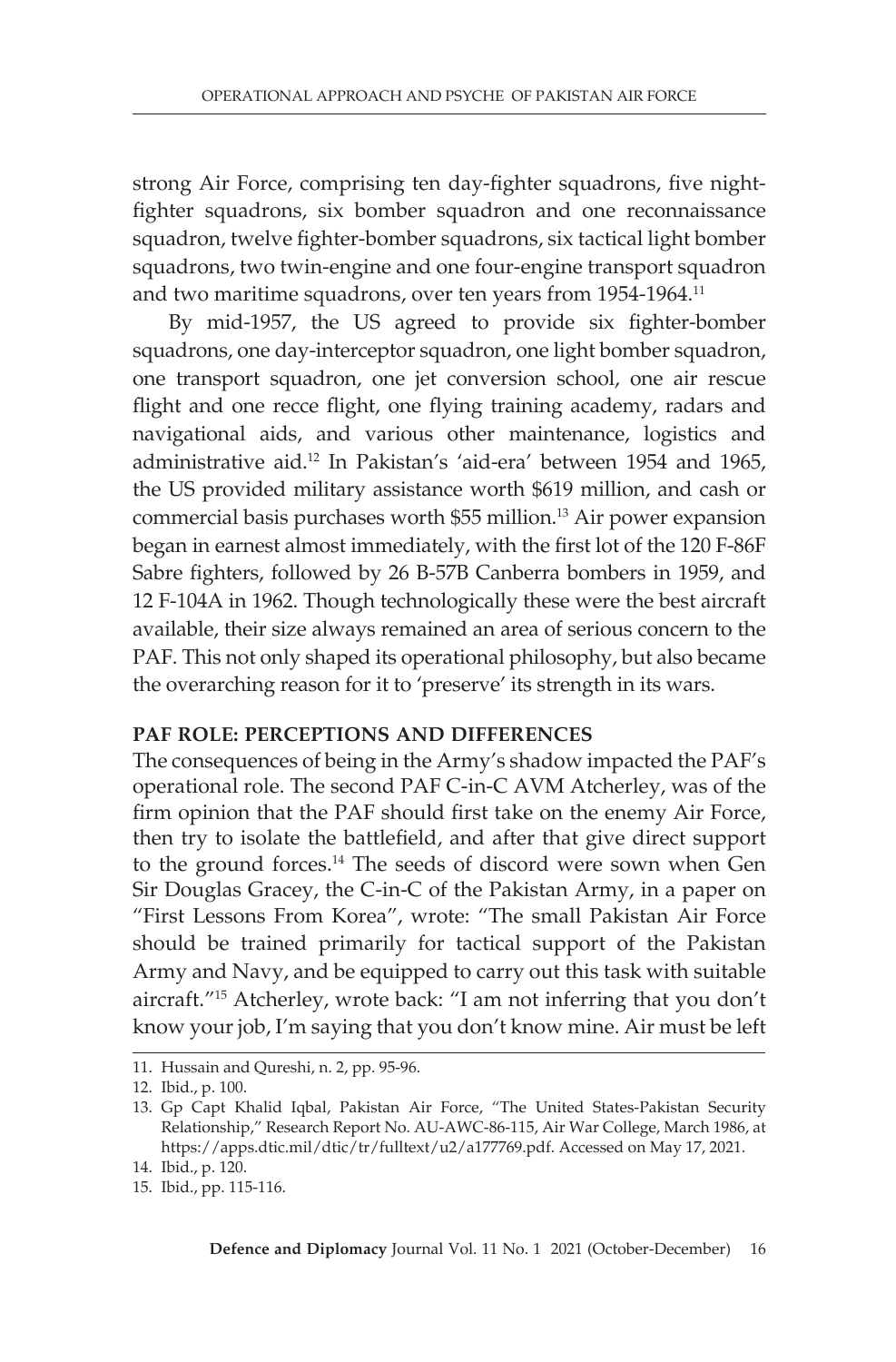to the airman; even Monty preaches that." And with regard to joint planning, he continued: "I feel we are only paying lip-service to Joint Service Planning, when you issue a paper on air strategy without even a formal reference to your colleagues."16 This Army dominant approach continued through the 1965 war under President Ayub Khan, who according to Air Mshl Asghar Khan, "understood little of air operations" and "preferred to see the Air Force as an arm of the Army, an airborne form of artillery whose role should be to clear the way for the infantry and armour."17

Asghar Khan, groomed by the independent minded initial Royal Pakistan Air Force (RPAF) British C-in-C, was very clear on the role of the PAF. He emphasised that its main role was the air battle from which it could not be diverted, and till achievement of its primary aim, could only provide limited close support at any time, *"which should be treated by the Army as bonus*". Gen Muhammad Musa Khan, the Pakistan Army C-in-C countered that consequently in the training and operational planning of the Army, it was assumed that air support might not be forthcoming, to the extent that "the Army's main counter-offensive was planned without air support."18 He also goes on to state that after Air Mshl Nur Khan took over, he "altered Asghar's concept, and rightly decided that ground support was also an important function which the PAF could and should take on besides its main commitment."19

The differences in the perception of the role of the PAF and its divide with the Army showed itself in the 1965 War. Musa is scathingly critical of Asghar Khan, who he claims shocked the Army by contacting his IAF counterpart, in trying to keep the PAF out of the conflict in the Rann of Kutch. He writes that even the Supreme Commander was unaware of Asghar's actions while the Defence Secretary was,<sup>20</sup> indicating the divide in the senior leadership. Sajjad Haider, in defence of the action by Asghar Khan, writes: "Had the Indians committed their Air Force in support

<sup>16.</sup> Ibid., p. 117.

<sup>17.</sup> Air Mshl M Asghar Khan (Retd), *The First Round: Indo-Pakistan War 1965* (New Delhi: Vikas Publishing House, 1979), pp. 4-5.

<sup>18.</sup> Gen Muhammad Musa (Retd), *My Version: India Pakistan War 1965* (New Delhi: ABC Publishing House, 1983), pp. 74-78.

<sup>19.</sup> Ibid., p. 79.

<sup>20.</sup> Musa, n. 18, pp. 74-79.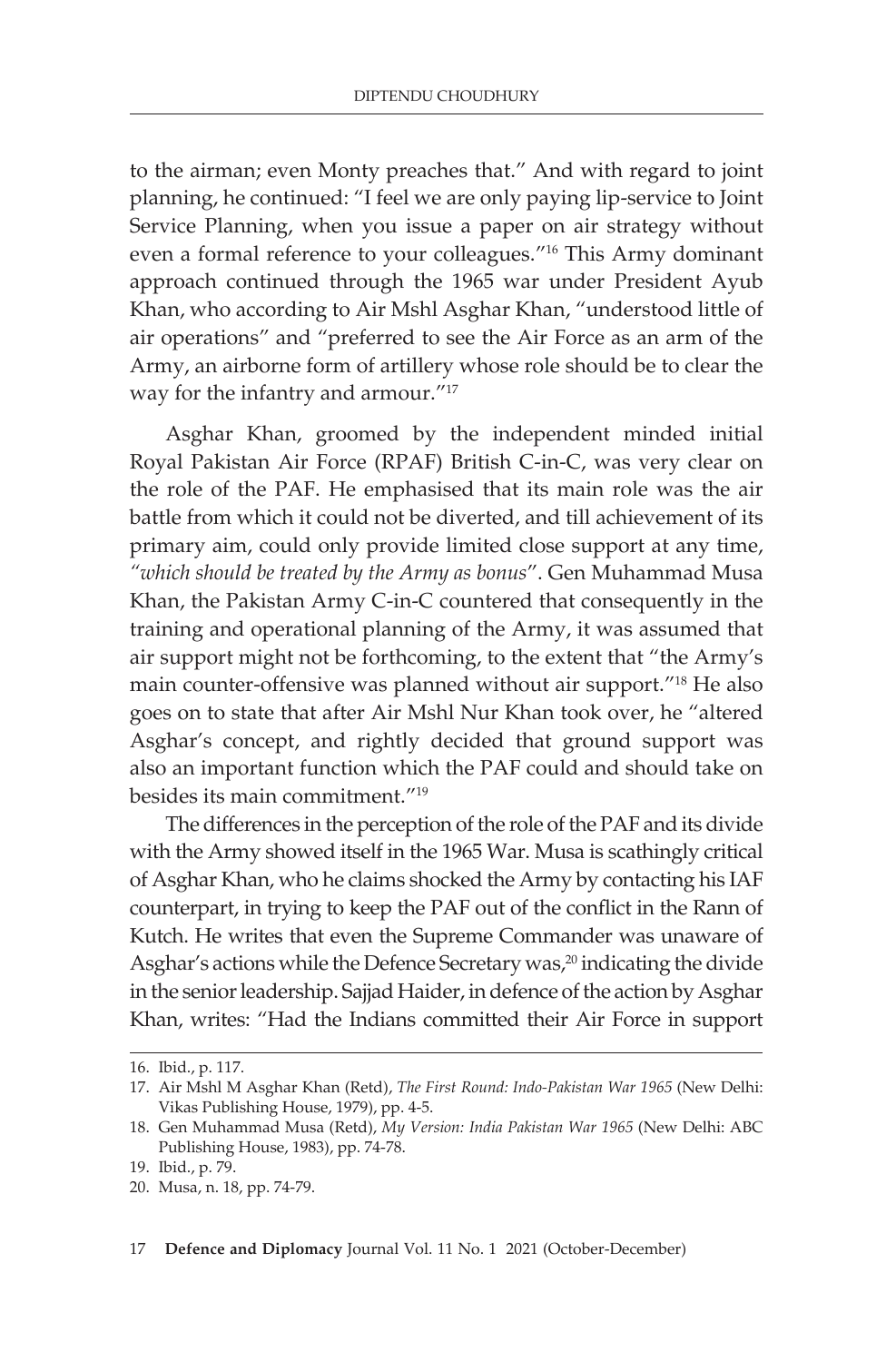of their Army, our troops would have been attacked from the air and destroyed with impunity, bringing our land operation to a halt. The PAF would have been relatively ineffective as the battle area was too far from Mauripur, the only PAF base in the south."21 In Operation Gibraltar, the second phase of the war involving infiltration in Kashmir, Asghar Khan was kept out of the loop by the General Headquarters (GHQ).<sup>22</sup> The PAF history also brings out that its government wanted to keep it out of war operations, and that in spite of desperate calls for air support in Poonch, it was not used.<sup>23</sup> When the third phase of the war finally kicked in with Operation Grand Slam, from the PAF's perspective, it was to have started with Asghar Khan's *coup de grace*—preemptive strikes.

Three facts emerge clearly: the *fait accompli* acceptance of the air battle as the main role of the PAF; the inter-service divide in the senior military leadership; and the absence of joint operational planning. It illustrates that gaining air superiority was considered fundamental by the PAF, and that close support to the Pakistan Army would be low key. The leaderships of the PAF and Pakistan Army were divided, taking decisions and acting independently of each other. And, finally, the absence of joint planning is underscored by the fact that the Pakistan Army plans neither included PAF participation, nor was any role assigned to it. This trend was to continue even in Kargil, in 1999, where, according to Nasim Zehra, the civilian leadership, and the air and naval chiefs were briefed on Operation Koh Paima for the first time on May 16, 1999, $24$  after the operation, planned secretly by the clique of four generals, had already begun. It was only after the plan had started to unravel with the IAF getting engaged offensively, that the involvement of the PAF was sought, which the CAS opposed.<sup>25</sup>

#### **GEOGRAPHY DECIDES EVERYTHING**

Pakistan's security approach and military thinking which have led to four wars with India, are not easy to understand, but as Robert

<sup>21.</sup> S Sajjad Haider, *Flight of the Falcon* (Lahore: Vanguard Books, 2009).

<sup>22.</sup> Khan, n. 17, p. viii.

<sup>23.</sup> Hussain and Qureshi, n. 2, p. 141.

<sup>24.</sup> Nasim Zehra, *From Kargil to the Coup: Events that Shook Pakistan* (Lahore: Sang-e-Meel Publications, 2018), p. 151.

<sup>25.</sup> Ibid., p. 213.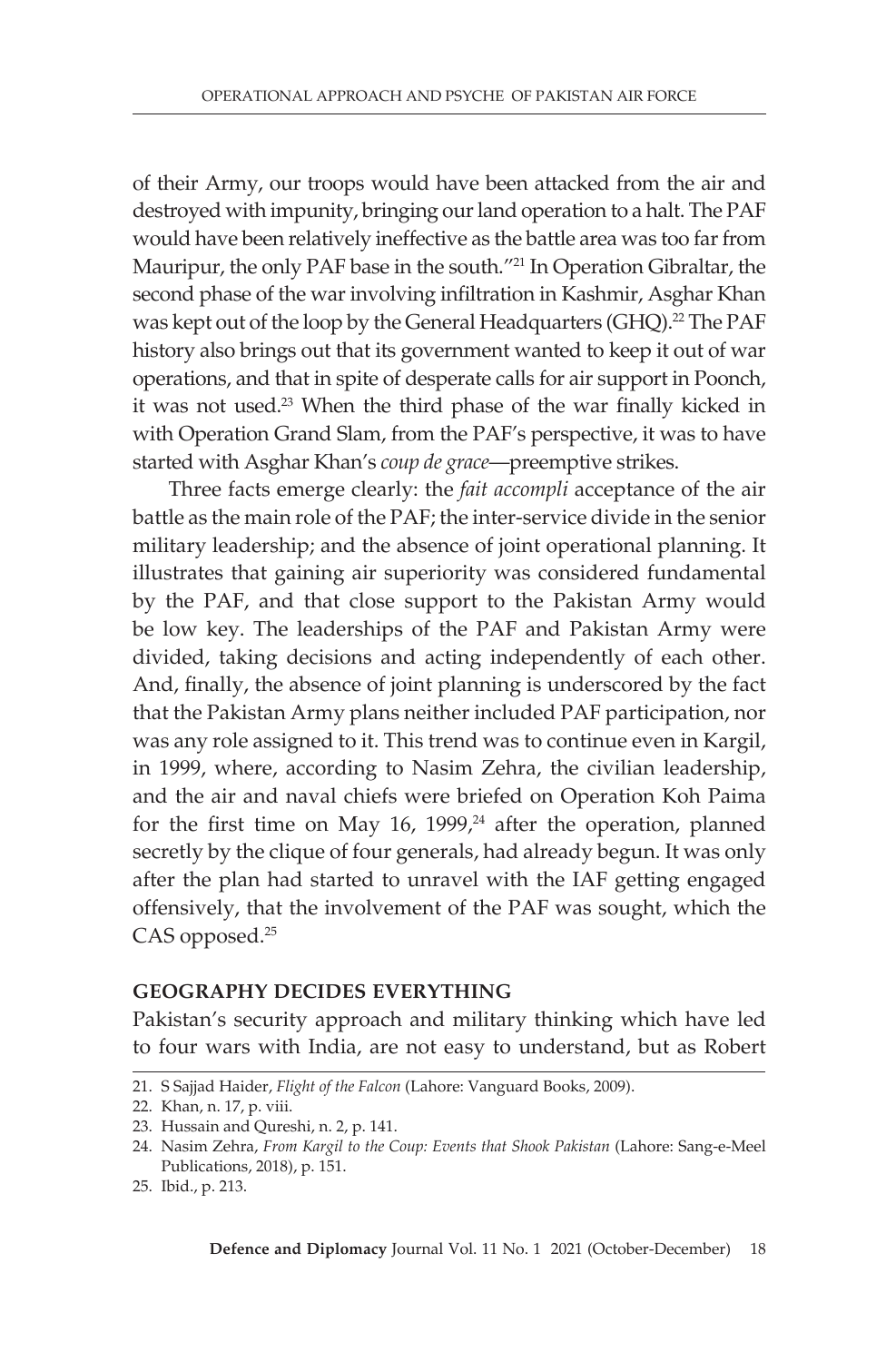Kaplan explains, "Geography offers a way to make at least some sense of it all."26 Pakistan's mountainous northern areas lie across the much-coveted Kashmir, and is a region through which the Indus flows into the country. The capital city Islamabad which lies on the Pothar plateau, is on the West of the Pir Panjal range that separates it from India's Kashmir Valley. Below it the five rivers —Indus, Jhelum, Chenab, Ravi and Sutlej—flow into the fertile Punjab, the heartland and power centre of Pakistan. Lahore, a historical and cultural epicentre is the capital of Punjab and lies just 50 km across Amritsar. On the West, Pakistan is bounded by the Suleiman and Kirthar ranges which border Afghanistan by the unsettled Durand Line. Between the mountains in the West and the Indian border on the East, in a Northeast to Southwest orientation, the Pakistan plains are neatly bisected by the mighty Indus. The plains are about 200 km across in the Punjab region in the north and Sindh region in the South, and in the middle, the Jaisalmer salient of the Indian Thar desert juts into Pakistan, squeezing it to less than 100 km. The Sindh region lies on the East of the Baluchistan region and is divided by the Kirthar range. At its base and on the Eastern tip of Pakistan's East-West coastline lies Karachi, its major port, the largest city and the capital of Sindh.

The turbulent Khyber-Pakhtunkhwa in the Northwest, the volatile Baluchistan in its Southwest and the relatively narrow plains, drive Pakistan's desire for strategic depth. The major road and railway lines of Pakistan, and, therefore, all its major communication and logistics networks, are also aligned with the river Indus, running in a Northeast-Southwest direction. The major PAF air bases in 1971 of Peshawar, Murid, Mianwali, Sargodha, Risalewala, and Rafiqy were located in the Punjab region in the North, Jacobabad in the Central Sector, with Talhar and Mauripur in the South. Given the PAF's smaller size and orientation towards self-preservation, despite having a front tier of airfields, it chose to operate from its depth bases in an effort to keep its aircraft away from the easy reach of IAF bases. Pakistan's geography and the deployment pattern of the PAF defined its operational strategy and psyche.

<sup>26.</sup> Robert D. Kaplan, *Revenge of Geography* (New York: Random House Inc., 2013), p. xxii.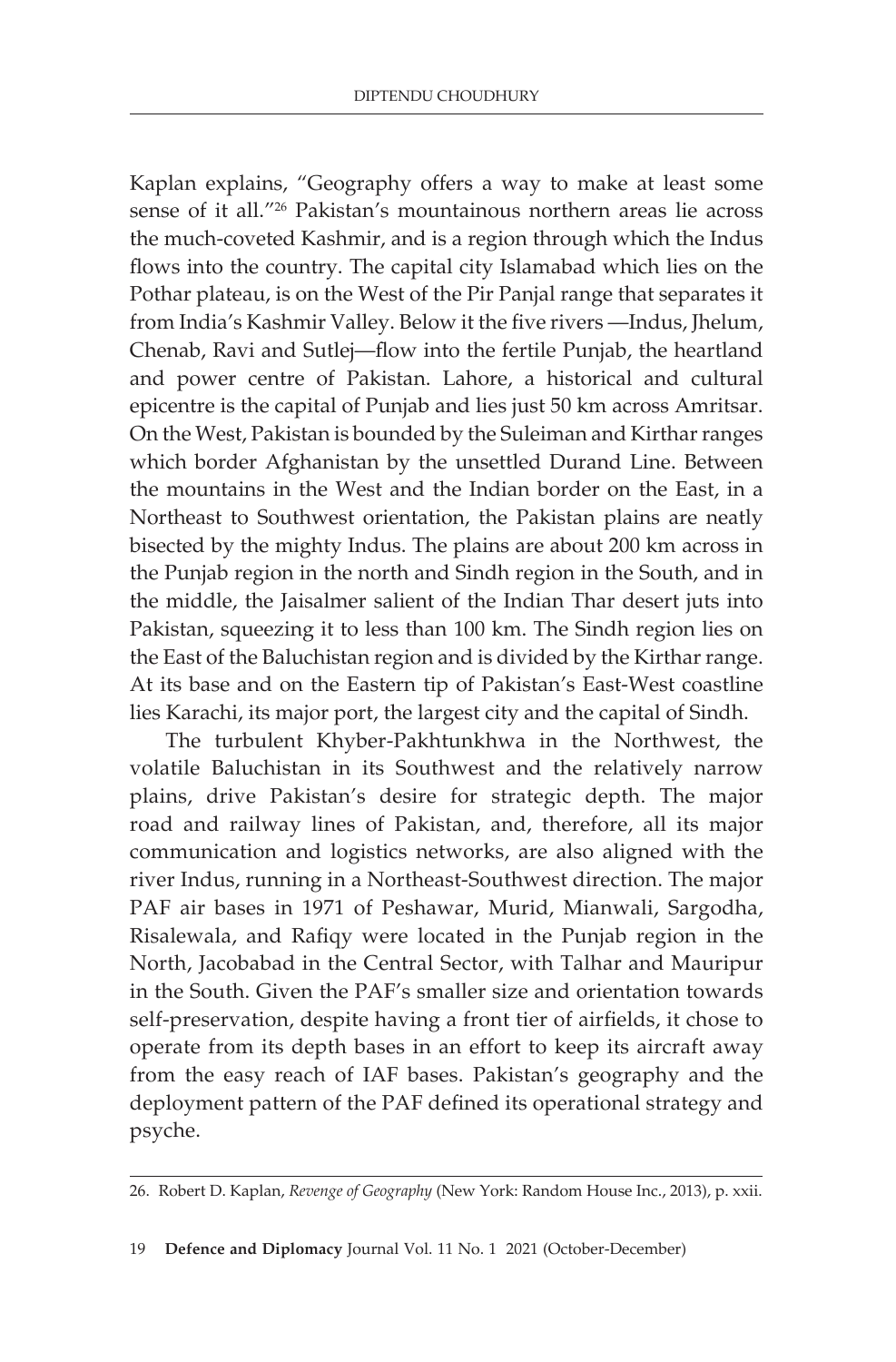## **OPERATIONAL APPROACH: MYTHS AND REALITIES OF 1965**

The 1965 War is important to assess the PAF's operational approach as it provides the necessary context of its mindset, and serves as a lead-in to the subsequent 1971 War. Both wars have, over the years, been built into a myth of Indian misadventures, defeated by the numerically inferior but professionally superior and aggressive PAF. The myth was perpetuated by the absence of official war records in the public domain and the partisan writings of John Fricker in his book *Battle for Pakistan*. It thrived due to the pro-PAF narratives built up amongst the Western strategic community, air power practitioners, academia and media in a Cold War milieu, where Pakistan was a member of the US driven Southeast Asia Treaty Organisation (SEATO), and India was not. Interestingly, the story goes that Fricker had offered to write for India initially and was turned down, which is a pity as it would have then won the war from the beginning! Thankfully, over the years, balanced and mature narratives have emerged from India and some from Pakistan, allowing for more objective assessments. So, what was the most likely PAF operational approach in 1965?

# *PAF Strategy and Execution*

Pakistan planned to start the operations with preemptive dusk counter-air strikes against the major Indian air bases and key radars, with the aim of reducing the IAF's numerical superiority. Subsequently, night counter-air would continue with the bombers to keep the IAF under pressure, and inhibiting its air operations. The focus thereafter would be air superiority over Pakistani territory, while providing support to the ground battle. Haider avers that the PAF's preemptive was originally planned in the last week of June 1965, where Asghar Khan stressed that India's preponderance in numbers was cardinal in determining the PAF's tactically offensive strategy. It comprised the attacks on IAF bases to reduce its numerical superiority and create a more equitable balance of air power; prevent an enemy surprise attack as it could render the PAF ineffective and enable air superiority, leaving the Pakistan Army vulnerable. Preemption was, therefore, an imperative, and not a contingency. Six enemy forward airfields and three radars were to be struck 15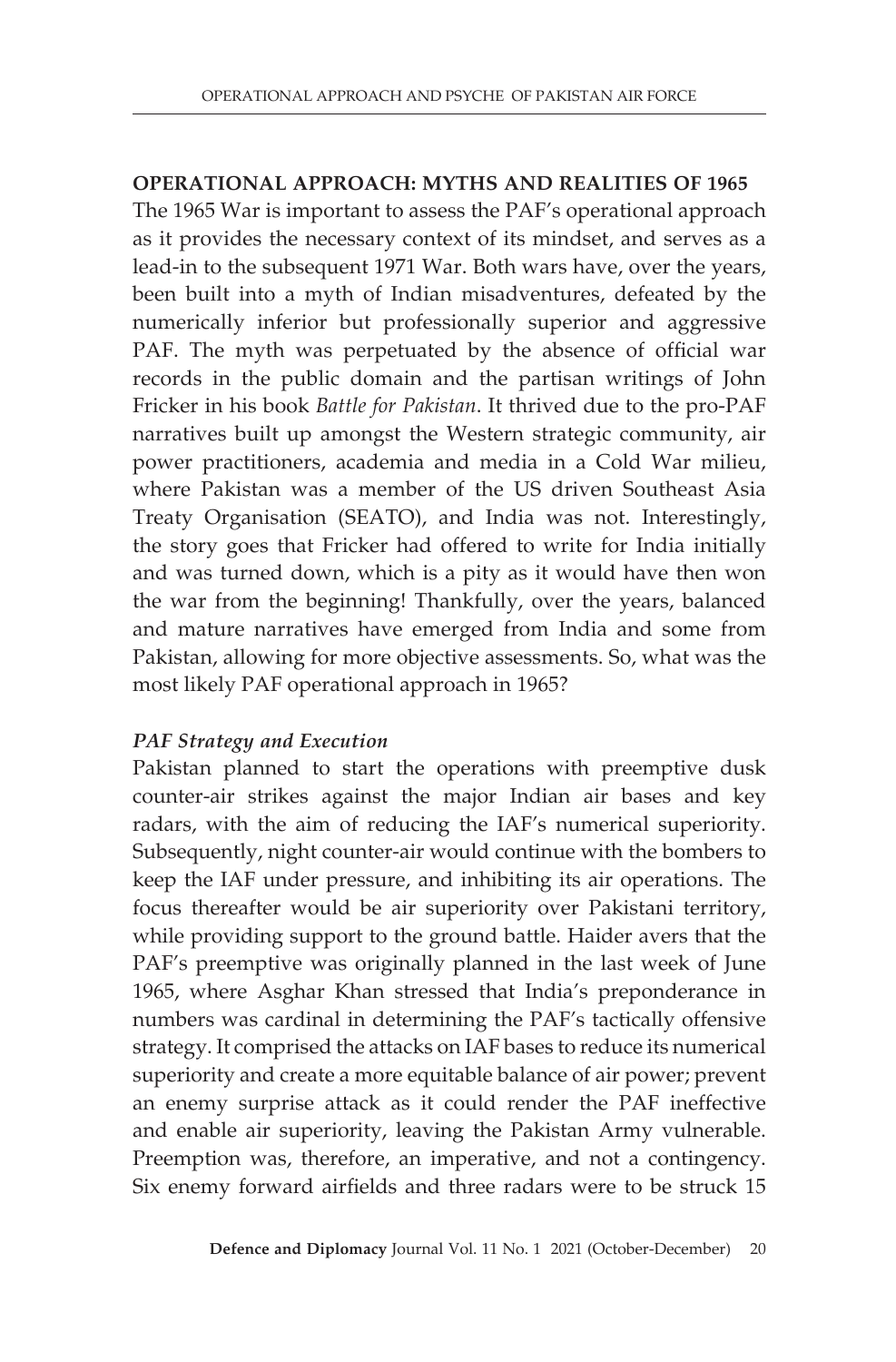minutes before dusk.27 Nur Khan, who took over the PAF just prior to the 1965 War, it appears, was initially more circumspect about the plan, but came around subsequently.28

In the final outcome, the PAF commenced with Combat Air Patrol (CAP) missions well before the air war actually commenced in the last light on September 1, when the IAF committed its Vampires and Mysteres in Chhamb. The PAF counter-air strikes, no longer preemptive, finally commenced five days later in the evening of September 6. It, however, capitalised on the opportunity provided by the absence of any Indian counter-air effort by carrying out the original plan, with mixed success. Asghar Khan writes:

We were puzzled as to why the Indians, having started what amounted to a general war, had limited the offensive to the West only and why, having decided to start an offensive against West Pakistan alone, they had not used their Air Force against our vital installations, such as airfields and radar. By not doing so, they had given us a chance which we had never counted on—the chance to deliver the first aerial attack.<sup>29</sup>

The IAF paid dearly for its inadequacy of passive air defence measures, especially at Pathankot and Kalaikunda. But the failed strikes against Adampur, Halwara and Jamnagar were not launched as per the original plan, and Haider is critical of the leadership at Sargodha and Mauripur for the failure to do so. He writes: "The failure of the preemptive strategic offensive on 6th September was no less than a debacle, especially considering that the PAF operational readiness was at the optimum with missions fully rehearsed."30 The PAF also carried out around 481 sorties of essentially pre-planned Close Air Support  $(CAS)$ , $31$  and given the limited expectations of the Pakistan Army, was considered effective. Its Canberras played an unsung and significant role in bombing operations, and "their performance was stunning".32

<sup>27.</sup> Haider, n. 21, ch 7.

<sup>28.</sup> Khan, n. 17, p. 16.

<sup>29.</sup> Ibid., p. 15.

<sup>30.</sup> Haider, n. 21, ch 10.

<sup>31.</sup> AVM AK Tiwary, *Indian Air Force in Wars* (New Delhi: Lancer Publishers and Distributors, 2012), p. 134.

<sup>32.</sup> Haider, n. 21, ch 10.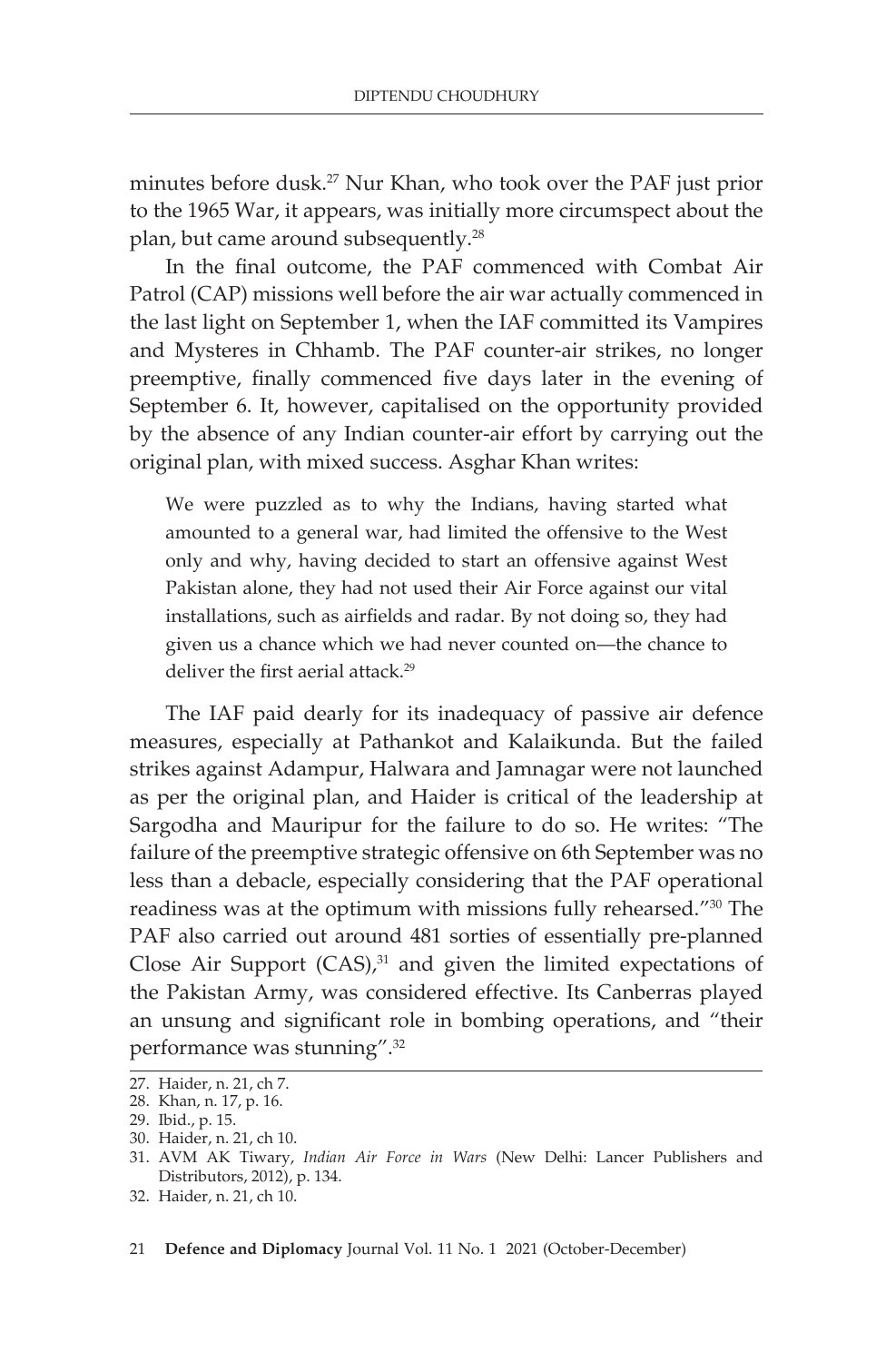## *David and Goliath*

Its smaller size has been used effectively to its advantage in the PAF's history and the accounts of some writers, to build the image of a heroic 'David' fighting against a much larger 'Goliath' and emerging victorious. The PAF's 1965 narrative is bolstered by somewhat overenthusiastic claims: "The IAF planes came in waves, and with a numerical edge of 5:1, the Indians took a well calculated risk." There is no doubt the IAF was larger in size but 5:1 it was not. While there are minor differences depending upon the source, the reliably estimated figures are that the IAF had 290 aircraft (including 80 Mysteres and 48 Vampires) against the 187 of the PAF in the West.<sup>33</sup> The claim that *"the IAF planes came in waves"* while attempting to highlight its small size, actually indicates the persistence of IAF offensive missions and negates the PAF claims of air superiority. Also, while the phrase *"the Indians took a calculated risk"* is aimed to indicate the PAF's air combat prowess, it actually highlights the courage of the Indian pilots, who flew to the limits of the tactical Radius Of Action (ROA) and combat endurance, in a CAP intensive environment.

According to Hussain and Qureshi, "By the end of the fourth day of the war, the IAF had lost heavily in aircrafts and pilots, and the PAF had achieved the impossible—air supremacy all over Pakistan." Factually, out of its total 59 losses, the IAF lost 35 aircraft on the ground to the air raids.<sup>34</sup> Attrition is always measured in terms of the proportion of the quantum of air effort and the losses. Pakistan lost 43 aircraft in the 2,364 sorties flown, and, therefore, had an attrition rate of 1.82 per cent. India lost 59 aircraft in the 3,937 sorties flown and, therefore, had an attrition rate of 1.50 per cent. In his book, *Defence from the Skies*, Air Cmde Jasjit Singh cites that the PAF rate of loss was nearly three times in air-air engagements, losing 1.78 aircraft every 100 sorties, compared to .66 aircraft lost by the IAF. Therefore, despite the superior, technologically advanced inventory, and the claimed superiority of PAF pilots in training and motivation, the IAF pilots displayed better air combat performance.<sup>35</sup> Notwithstanding the

<sup>33.</sup> Ibid., p. 119.

<sup>34.</sup> BC Chakravorty, D Phil and Chief Editor SN Prasad, D Phil, *History of the 1965 War*, (New Delhi: History Division, Ministry of Defence, Government of India, 1992), p. 170.

<sup>35.</sup> Air Cmde Jasjit Singh, *Defence from the Skies* (New Delhi: KW Publishers, 2013), pp. 250-260.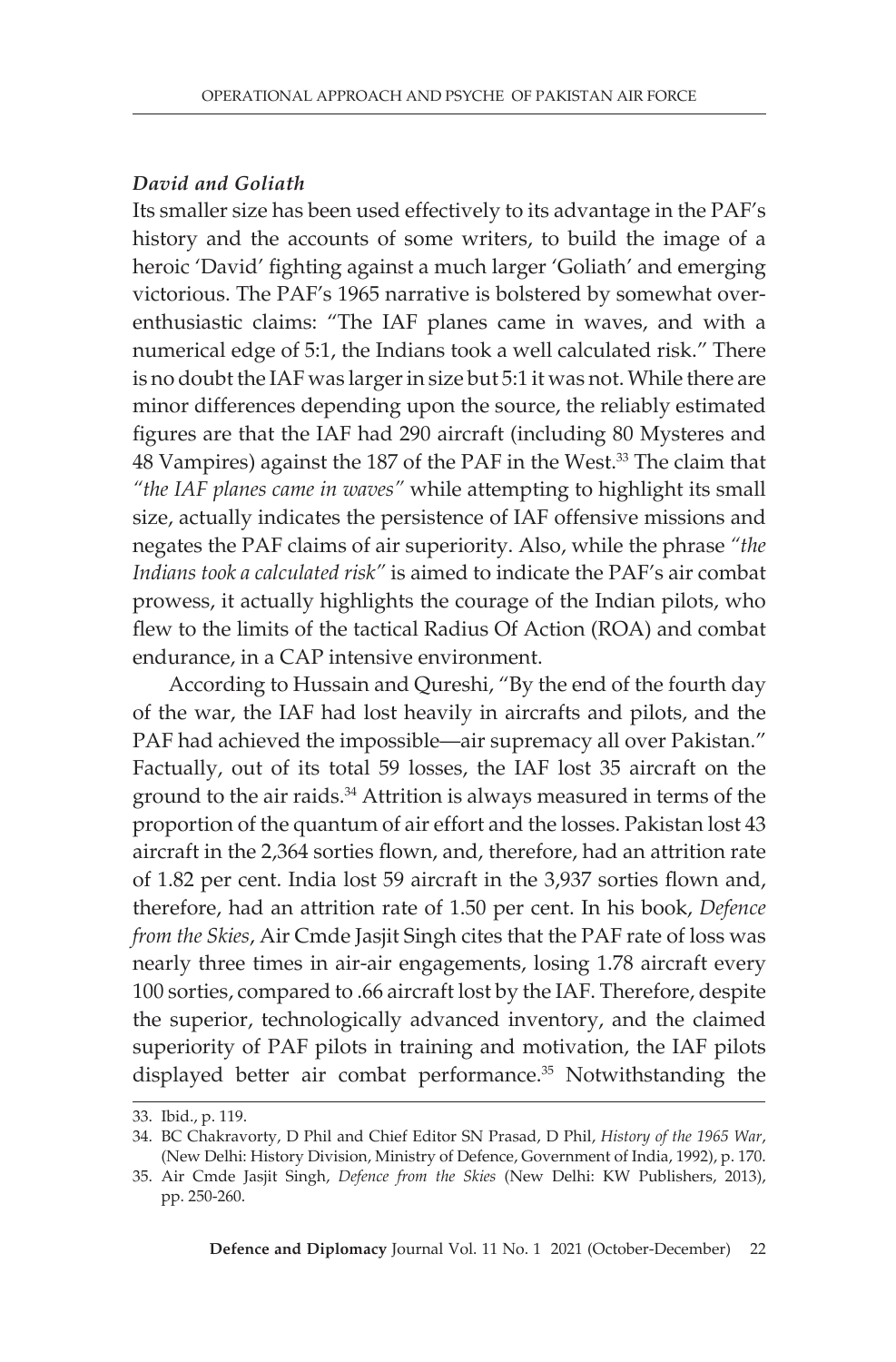same, the courage, commitment, professionalism and performance of the PAF pilots has never been in question from the IAF's perspective.

The issue of PAF air supremacy needs a closer look. According to Philip Mellinger, air superiority is defined as being able to conduct air operations "without prohibitive interference by the opposing force." Air supremacy goes further, wherein the opposing Air Force is incapable of effective interference.<sup>36</sup> As per the unpublished official history of the 1965 War, of a total of 3,937 sorties flown by the IAF, 1,568 were fighter-bomber and bomber sorties towards offensive missions; 1,352 CAP sorties were flown over IAF bases; and the balance 1,017 missions are simply recorded as fighter sorties.<sup>37</sup> These fighter sorties could not have all been CAP missions, and, therefore, if a conservative estimate of 400 sorties (roughly 40 per cent) were flown towards ground attack, the total offensive effort goes up to 1,968 sorties. A majority of these were multiple pass attacks, and in the case of counter-air missions, at the extremes of their Radius of Action (ROA). In both cases, it significantly increased their vulnerability to the 1,303 PAF CAP sorties, which amounts to 55 per cent of its total of 2,368 sorties flown.<sup>38</sup> Therefore, the nearly 2,000 IAF offensive missions executed with evident combat persistence, and a total of just 15 air combat losses,<sup>39</sup> would not have been possible if the PAF had actually gained air supremacy, as claimed. This is endorsed by Tony Mason who wrote, "In the war between India and Pakistan, air superiority was never contested."40

The *History of the PAF* which claims, "The PAF pilots were in a state of high morale bordering on ecstasy, its aircraft inventory was intact" and "a whimpering and prostrate enemy got a new lease for life",<sup>41</sup> is contrived rhetoric towards the myth of PAF superiority and victory. Haider gives a more sober perspective:

<sup>36.</sup> Phillip S. Mellinger, "Supremacy in the Skies", *Air Force Magazine*, February 2019, at https://www.airforcemag.com/PDF/MagazineArchive/Magazine%20 Documents/2016/February%202016/0216supremacy.pdf. Accessed on May 23, 2021.

<sup>37.</sup> Chakravorty and Prasad, n. 34, p. 269.

<sup>38.</sup> Sobia Nissar, "PAF and Three Wars" *Defence Journal*, September 2001, at http://www. defencejournal.com/2001/september/wars.htm. Accessed on May 22, 2021.

<sup>39.</sup> PVS Jagan Mohan and Samir Chopra, T*he India-Pakistan Air War of 1965* (New Delhi: Manohar Publishers, 2009), Appendix B.

<sup>40.</sup> AVM Tony Mason, *Air Power: A Centennial Appraisal* (London: Brassey's, 1994), p. 64.

<sup>41.</sup> Hussain and Qureshi, n. 2, pp. 171-172.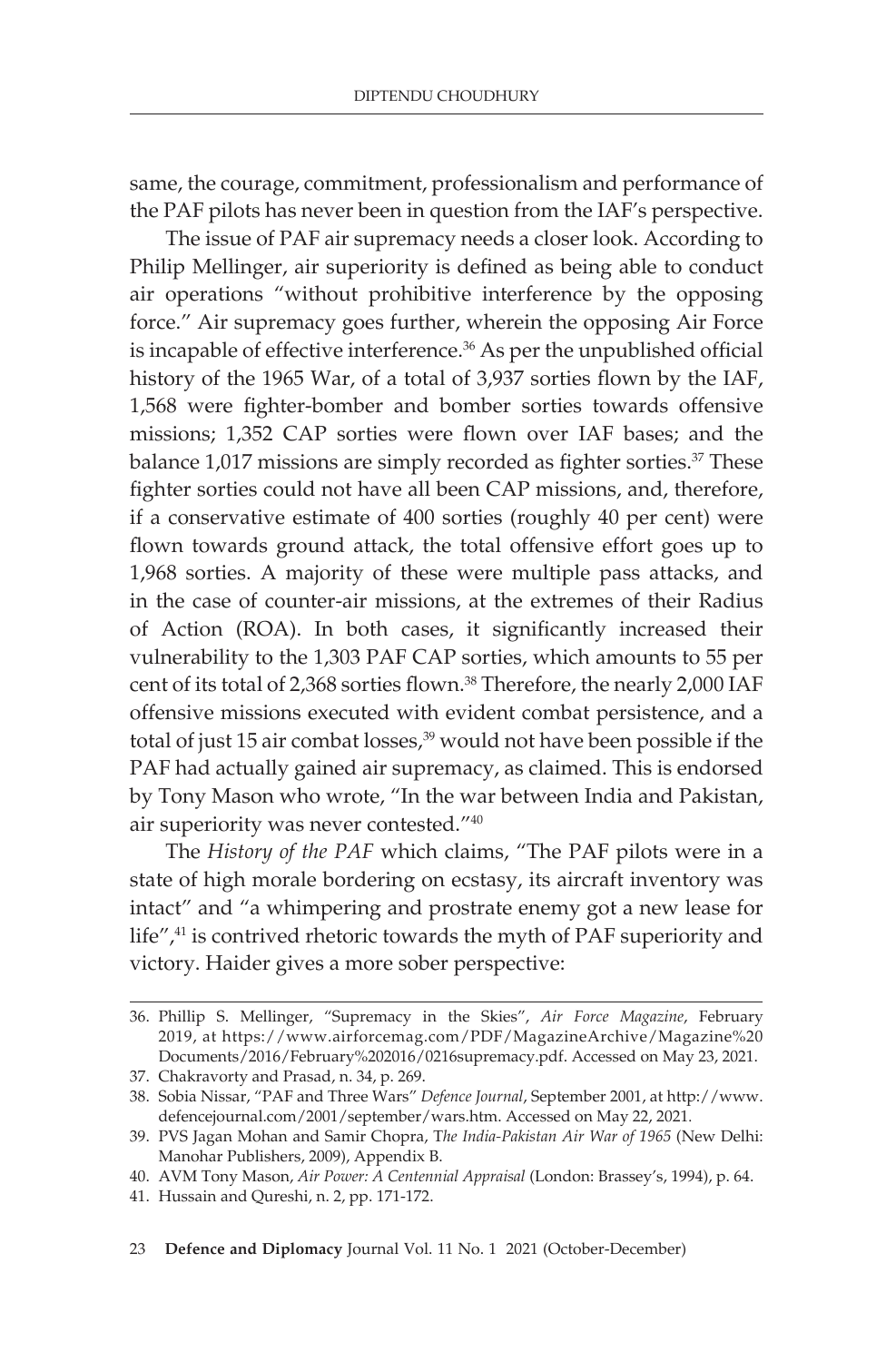In spite of the fact that more than four decades have elapsed since the 1965 war, the real truth is not common knowledge and hence the truth must remain the biggest casualty in the tragedy of errors played out by the leaders of that period. Like most wars, the 1965 war was an avoidable catastrophe. It was horrendously senseless and falsely contrived to appear as a victory. Only those martyred and their neglected, ravaged kin had to pay the terrible price for this farce. The legacy of the 1965 tragedy perpetrated 'a bigger watershed' in 1971.<sup>42</sup>

#### **1971: 'A BIGGER WATERSHED'**

#### *Drivers and Strategies*

The Pakistan military high command held the belief that East Pakistan could not be threatened, as long as India was convinced that there would be major reverses on its Western border if its military were split up to engage both wings simultaneously.<sup>43</sup> Thus, the strategy of defence of East Pakistan lay in a reciprocal counterattack by West Pakistan. Since Pakistan could not afford separate defence forces for the two wings and could not force its choice of time and place of war, the PAF was constrained to mould its plans accordingly.44 The PAF examined all its war-fighting options, from launching an offensive on IAF bases, providing intensive ground support to the Pakistan Army, to a defensive battle to sort out the IAF over its own skies. It assessed that it could not go on the offensive due to its force levels, as counter-air meant higher attrition rates given the high-performance IAF Air Defence (AD) aircraft, SA-2 Surface-to-Air Missiles (SAMs) and AD guns, and radars. Intensive ground support was ruled out due to the need for air superiority. Therefore, the only viable option was to destroy the IAF in air battles over Pakistani skies a la 'Battle of Britain', and then, the situation permitting, launch an offensive.

The key drivers which governed the PAF's planning<sup>45</sup> were:

• Except for limited Mirage IIIs, it did not have aircraft capable of deep penetration.

<sup>42.</sup> Haider, n. 21, ch 10.

<sup>43.</sup> Ibid., ch 13.

<sup>44.</sup> Hussain and Qureshi, n. 2, p. 178.

<sup>45.</sup> Ibid., pp. 179-180.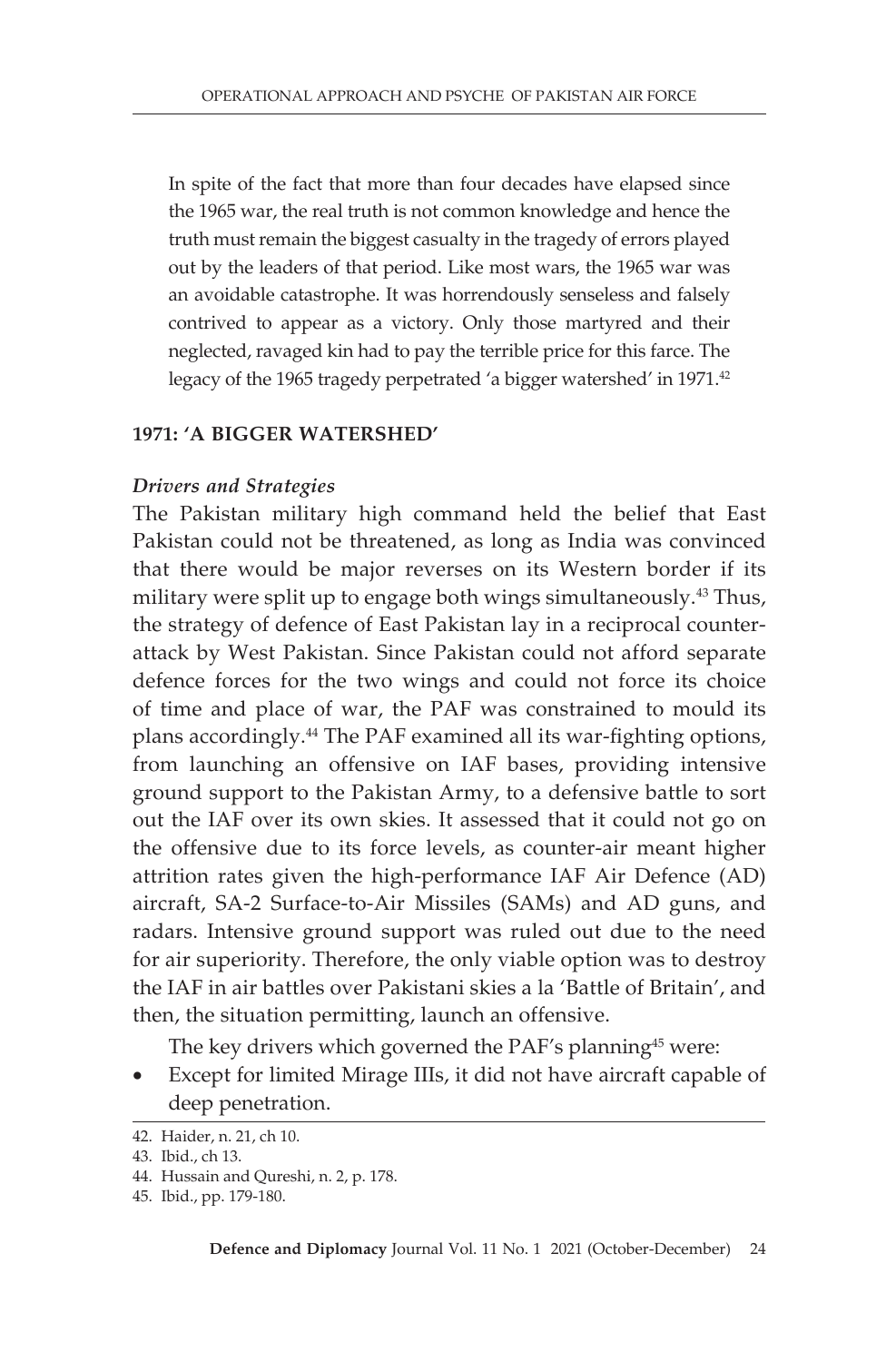- The removal of the Bengalis from the PAF led to some shortages in aircrew and ground crew.
- The MiG-19 were assigned for the AD and CAS roles. But not all were modified for air-to-air missiles, limiting their air combat capability. Also, the limited ROA restricted their employment in CAS.
- The concept of CAS had not received sufficient attention in the joint Air Force-Army planning level. The *History of the PAF* records it as "*only a vague option open to the PAF*."
- The PAF had established satellite bases but did not have assets for their AD. The limited presence would dissipate their meagre resources.
- Their limited inventory obviated commitment to any major role without knowing the designs of the enemy, because once committed, losses were natural; this was considered too high a risk against an enemy with a big fleet.
- The enemy's ground moves were not known. Given the Indian Army's large size, it could open any number of fronts, thus, stretching the Pakistan Army. This made it difficult for the PAF to determine its CAS—offensive roles.
- The Pakistan government's war policy was not known, and its likely reaction was not communicated to the PAF. The likely duration of the war, its objectives and the extent of commitment not being defined, left PAF very little room to manoeuvre.

It was with these constraints and full knowledge of the IAF's strengths that the PAF prepared itself for the 1971 War. India's July 1971 Treaty of Friendship with the USSR played heavily on its mind, being acutely aware that it was taking on a much stronger, better prepared and trained IAF. Therefore, the broad strategy<sup>46</sup> of the PAF can be summarised as:

- It assumed a role of offensive-defence.
- Self-preservation to be a high priority consideration.
- It prepared for an elusive war the dimensions for which were not known.

46. Ibid., pp. 180-181.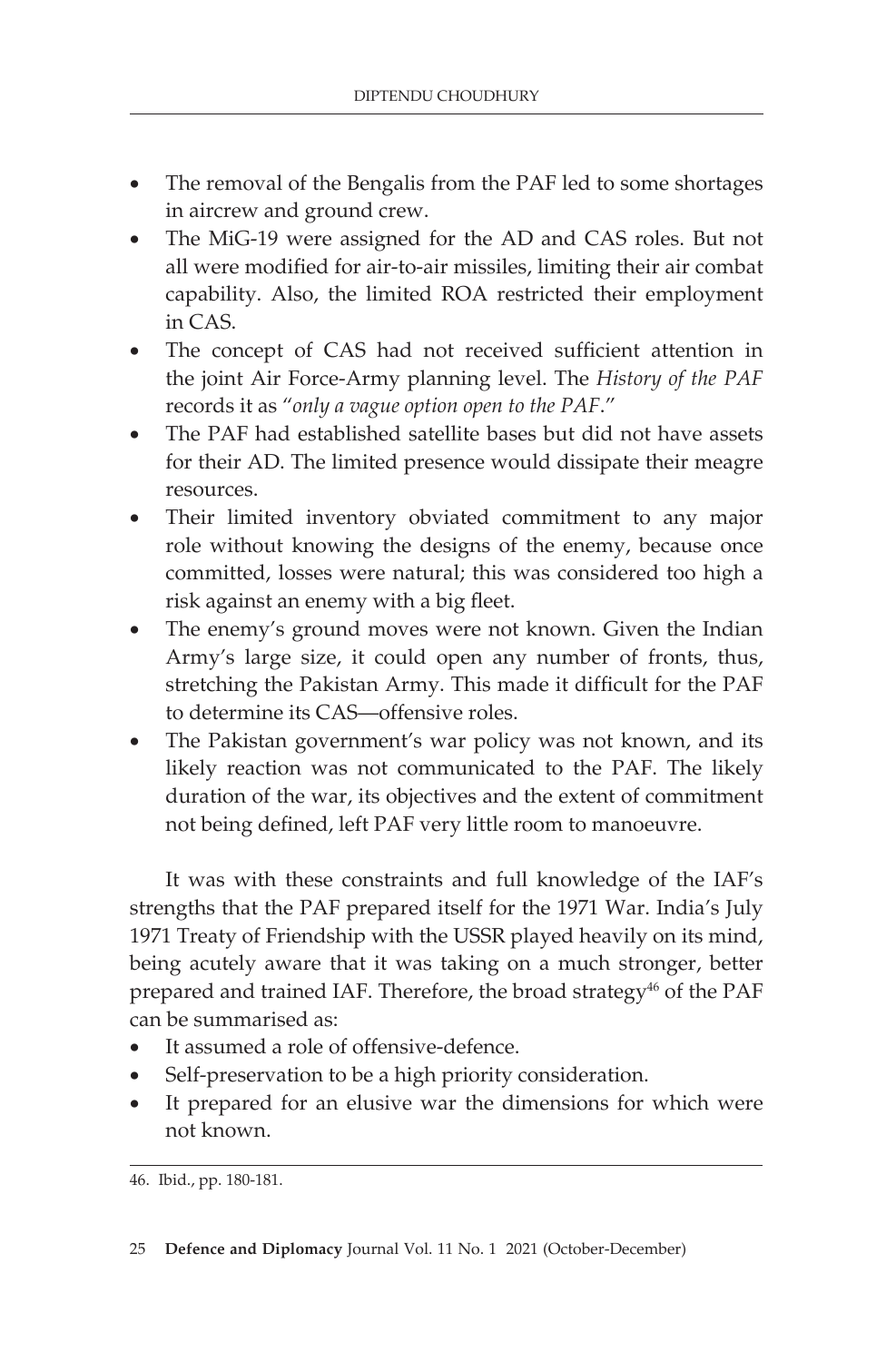- It adopted a defensive war strategy, with steady offensive probes.
- It adopted a policy of survival against all odds in a hostile air environment.
- The East Pakistan element of the PAF was pretty much left on its own, like in 1965, as it hoped to tilt the tables by the actions in the West.

## *Counter-Air Strategy*

Since all the combat aircraft in IAF airfields would be in concrete pens, and camouflaged targets such as fuel tanks, ammunition dumps and command centres could not be readily identified or accurately attacked, like in 1965, the targeting choice once again was on runways and radars. The bombing of airfields was to deny their availability for certain periods, as this would reduce the availability of IAF assets against the Pakistan Army's campaign. Unlike the past, given the SAMs and AD guns at the airfields, multiple pass attacks would not be possible. The strikes on forward airfields were aimed at provoking retaliatory strikes, so that IAF fighters could be engaged over Pak territory like in the Battle of Britain. Meanwhile strikes to depth IAF airfields would be taken on by PAF bombers at night.

# *Offensive Strategy*

Pakistan's grand strategy was to launch a massive offensive by II Corps under Lt Gen Tikka Khan, to capture large swathes of Indian territory. This would provide the vital leverage for Pakistan to not only save the East, but also put it in control of post war negotiations. The over-riding priority was to give maximum support to this offensive, and every other PAF objective was subordinated to it. The estimated 'cost' of this commitment was gamed by the planning staff at PAF HQ in July 1971, and a loss of 100-120 combat aircraft and pilots over the likely 7-10 days, was assessed. Air Mshl Rahim Khan was aware that this would amount to losing one-third of his Air Force. According to Haider, he had the full support of his senior commanders when he directed them to prepare their units accordingly in August, to ensure the success of the Pakistan Army's offensive.<sup>47</sup>

<sup>47.</sup> Haider, n. 21, ch 13.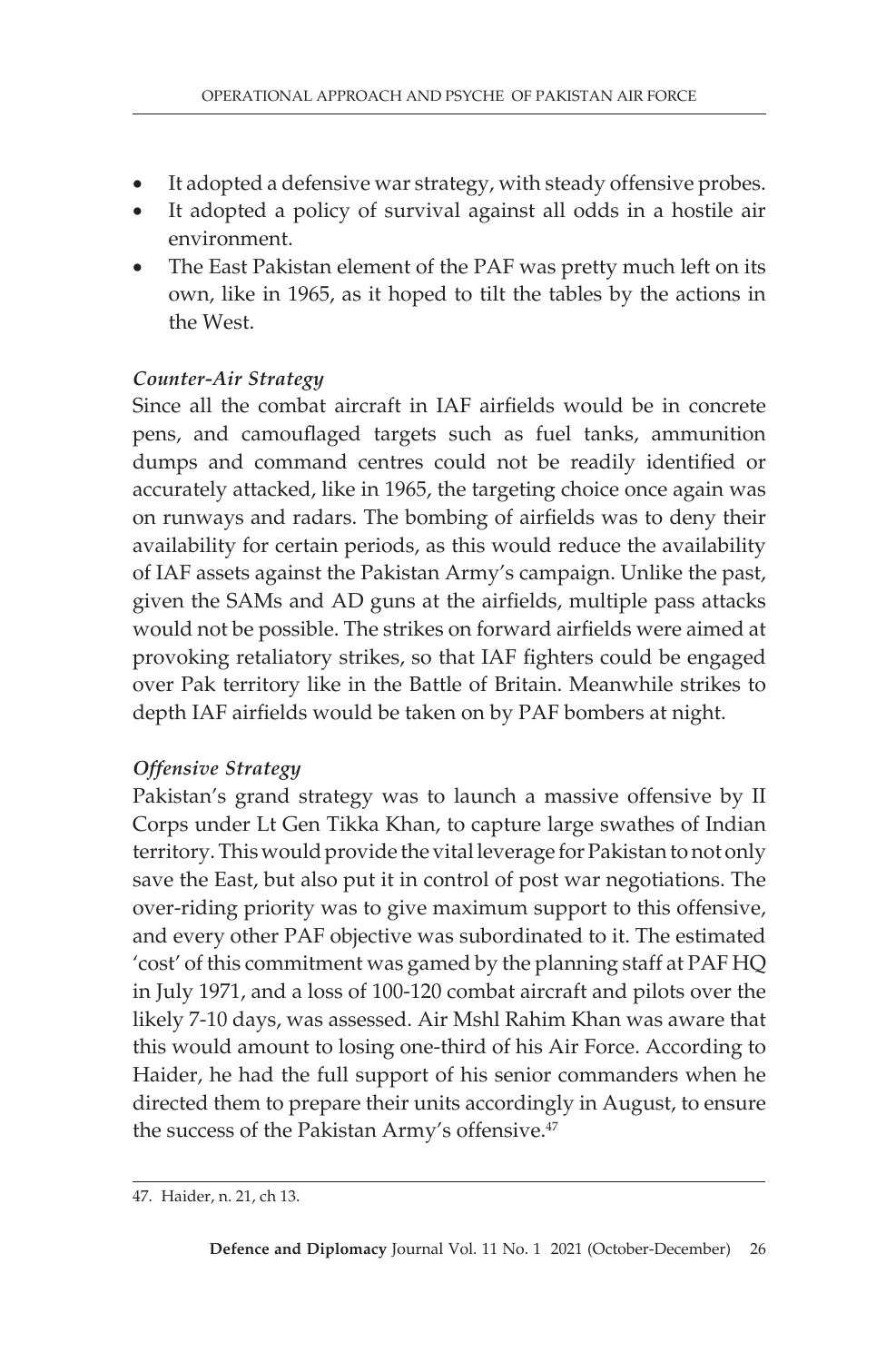# *D-Day*

For the first time, the PAF HQ had managed to convince the GHQ that any offensive would be coordinated with the PAF's opening strikes, and the mutually agreed D-Day was December 3, 1971.

# *Air Superiority*

The pervasive primary mission meant air superiority would have to be achieved in the form of a moving umbrella over the Army's deep thrust. Beneath the AD umbrella, some direct offensive support by the PAF would be executed, to soften the Indian Army's resistance. The protective cover would continue until the Pakistani forces could dig in and secure their protection. Control of the air, even in the limited areas of Pakistan's counter-attack, involved not just the prevention of IAF interference, but attacks against its four to five bases around Gen Tikka Khan's offensive.

# *CAS Strategy*

The PAF air staff decided that losing its limited resources and endangering multi-million-dollar aircraft for destroying tanks and other weapons was not acceptable, until the main offensive. Instead, the PAF was to maintain pressure with sustained strikes against some of the forward and rear Indian bases, in order to inhibit the IAF's offensive air support, interdiction and counter-air efforts. During this same period, the PAF was also to provide whatever air support was needed for the Pakistan Army's 'holding' actions along the entire 3,700-km border from Kashmir to Kutch. These relatively shallowpenetrating actions were meant to tie down as many of the enemy's resources as possible and to try to achieve a favourable tactical posture in the process. As the war progressed, the PAF was also to provide whatever air support it could to the Pakistan Navy within the limits of its maritime support capability which, in real terms, was near zero.<sup>48</sup>

# *The Final Outcome*

The breakdown of the total PAF air effort of 3,027 sorties was: 1,748 AD sorties, 951CAS sorties, 290 counter-air (day/night) sorties,

48. Ibid.

<sup>27</sup> **Defence and Diplomacy** Journal Vol. 11 No. 1 2021 (October-December)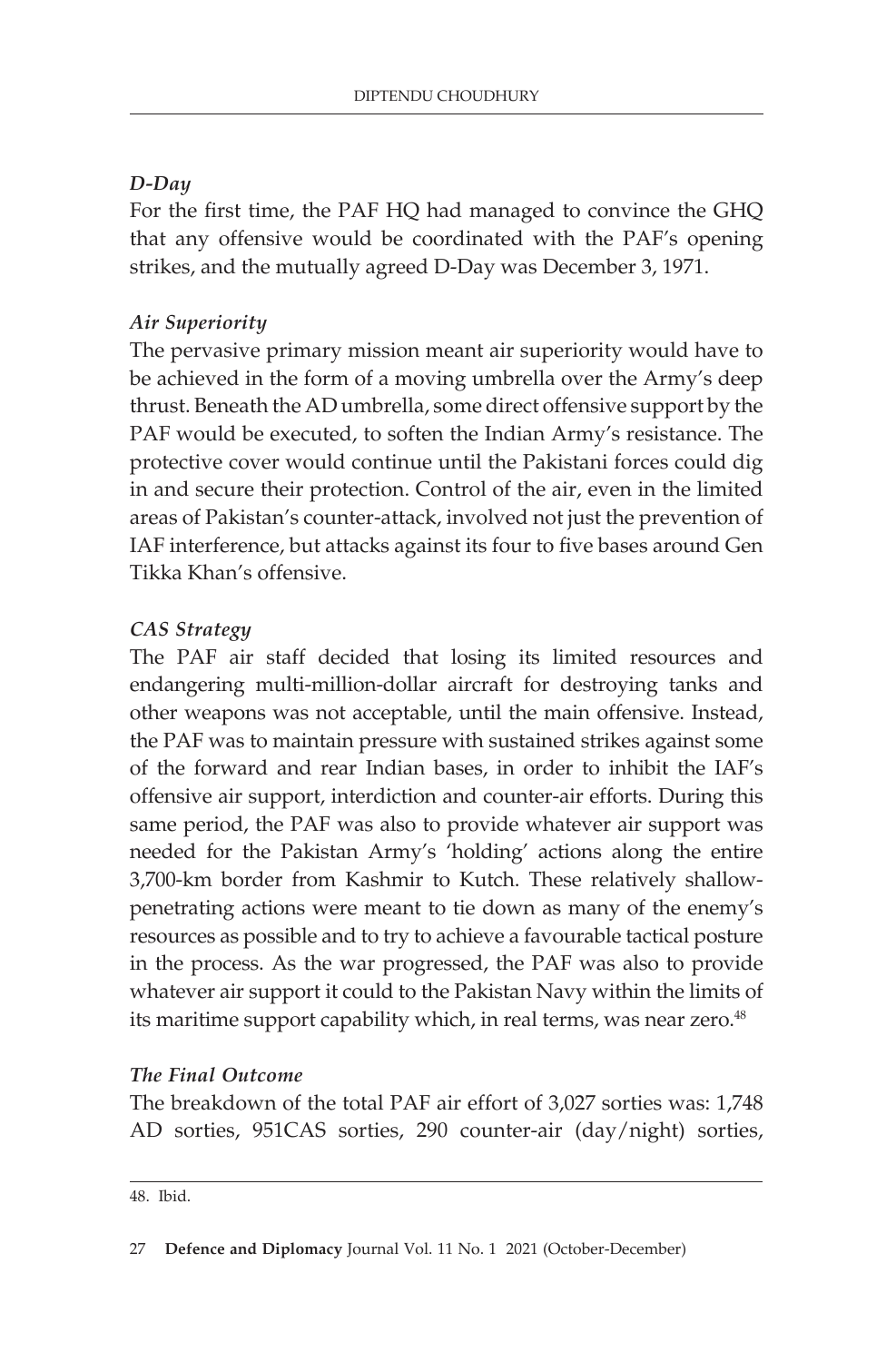and 38 other missions. The daily average was 201 sorties.<sup>49</sup> The unpublished official Indian Ministry of Defence (MOD) history estimates 44 confirmed and six probable PAF losses in the West and 19 Sabres and three T-33s in the East (10 Sabre losses in combat, and balance 9 Sabres and 3 T-33s written off by the PAF to prevent capture).50 Tufail claims that only 27 aircraft were lost (22 in the West and  $5$  in the East), $51$  which definitely does not add up. In the absence of reliable assessment, this remains a grey area. According to the PAF, the outcome of the war in the East is referred to as a "heroic struggle" for a single squadron in a "no-win" situation,<sup>52</sup> which it definitely was. On the West, its history states that the IAF counterair had no operational effect as it lost a large number of aircraft to the "hot reception" by the PAF CAP. It stuck to its aim: defence and preservation of its fighting capability.

In view of the large area of surface operations, the PAF could not be there all the time, and it was impossible for it to commit itself completely to ground support; it had to keep its guard up. Its history covers up the IAF strategic strikes on the oil and power facilities as bombardments on civilian areas of Lahore and Karachi. It, however, admits that the IAF attacks in support of the Indian Army and the Pakistan's lines of communication were well performed. It also says, "The Indian attack strategy was based on strong support from the air as a part of their concept of joint Army-Air operation."53 As per Haider:

Unlike the realistic planning and execution by the PAF, planning at the highest tiers of the national and Army leadership, including the President and the GHQ, was intrinsically flawed, to say the least. Not launching the punch of the Army, the No. 1 Armoured Corps, and the senseless assault by an unprepared force without air cover

<sup>49.</sup> Nissar, n. 38.

<sup>50.</sup> SN Prasad, "Chapter X: IAF in the West," and "Chapter XIV; IAF in the Eastern Theatre" in S. N. Prasad et al. eds., *History of the 1971 India Pakistan War,* (New Delhi: History Division, Ministry of Defence, Government of India, 1992), pp. 455, 614.

<sup>51.</sup> The Print Team, "An Indian Admiral & Pakistani Air Commodore Debate the Finer Points of the 1971 War," The Print, February 23, 2018, at https://theprint.in/opinion/ kaiser-tufail-arun-prakash/37662/. Accessed on May 25, 2021.

<sup>52.</sup> Hussain and Qureshi, n. 2, pp. 188-189.

<sup>53.</sup> Ibid., pp. 190-193.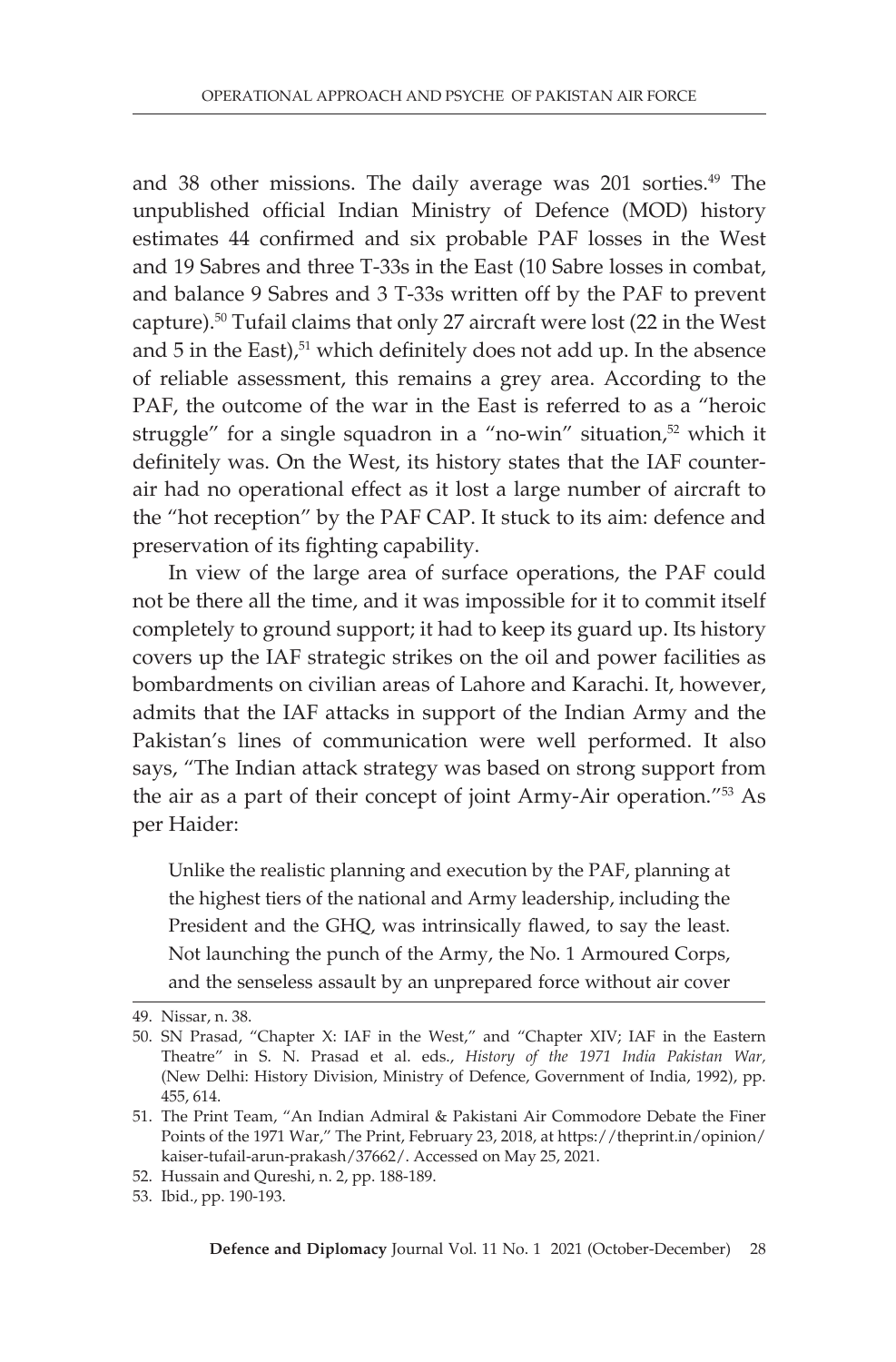against Ramgarh in the south (hoping to capture Jaisalmer in a blitzkrieg) was an amazing blunder which caused incalculable loss of precious lives and equipment.54

#### **THE PSYCHE OF THE PAF PILOT**

Since it is the man behind the machine who drives the ultimate outcome in war, the mindset and psyche of the PAF pilot need a mention. In a country where the military is held in high esteem and is considered a prestigious career, the PAF fighter pilot is perhaps the most privileged person—well paid, highly regarded and the subject of national adoration.55 Kaiser Tufail writes that PAF pilots have flown in Algeria, Egypt, Iraq, Jordan, Kuwait, Libya, Qatar, Saudi Arabia, Sri Lanka, Syria, Turkey, UAE, UK, and Zimbabwe. Its pilots gained extensive experience on a wide range of fighters including the Gnat, Hunter, MiG-21FL/M, and Su-7*.* According to him, "Firsthand knowledge about adversary aircraft, as well as well-honed flying skills of PAF's pilots were key factors in their remarkable performance during various conflicts."<sup>56</sup>

The PAF maintains skill-based posting to fighter types and younger age profile Squadron Commanders.<sup>57</sup> In the words of Asghar Khan, who had been the C-in-C for eight years:

After Station Commanders, or perhaps even more important than them, is the selection of Squadron Commanders. They are the people who command the combat units of the Air Force. Their number in a small Air Force is necessarily small and their importance, therefore, all the greater. It is my belief that these few commanders must be above the average in their own spheres. I was prepared to overlook some human failings so long as they commanded respect in the air. They must be professionally sound and superior to those they are required to lead. No other quality, however great, can compensate for these essential requirements in the eyes of subordinates.<sup>58</sup>

<sup>54.</sup> Haider, n. 21, ch. 14.

<sup>55.</sup> Singh, et al., n. 1, p. 185.

<sup>56.</sup> Kaiser Tufail, "IAF's Balakot Disaster Two Years On," *Aeronaut*, February 26, 2021, at http://kaiser-aeronaut.blogspot.com/. Accessed on May 25, 2021.

<sup>57.</sup> Singh, et al., n. 1, p. 185.

<sup>58.</sup> Khan, n. 17, p. 69.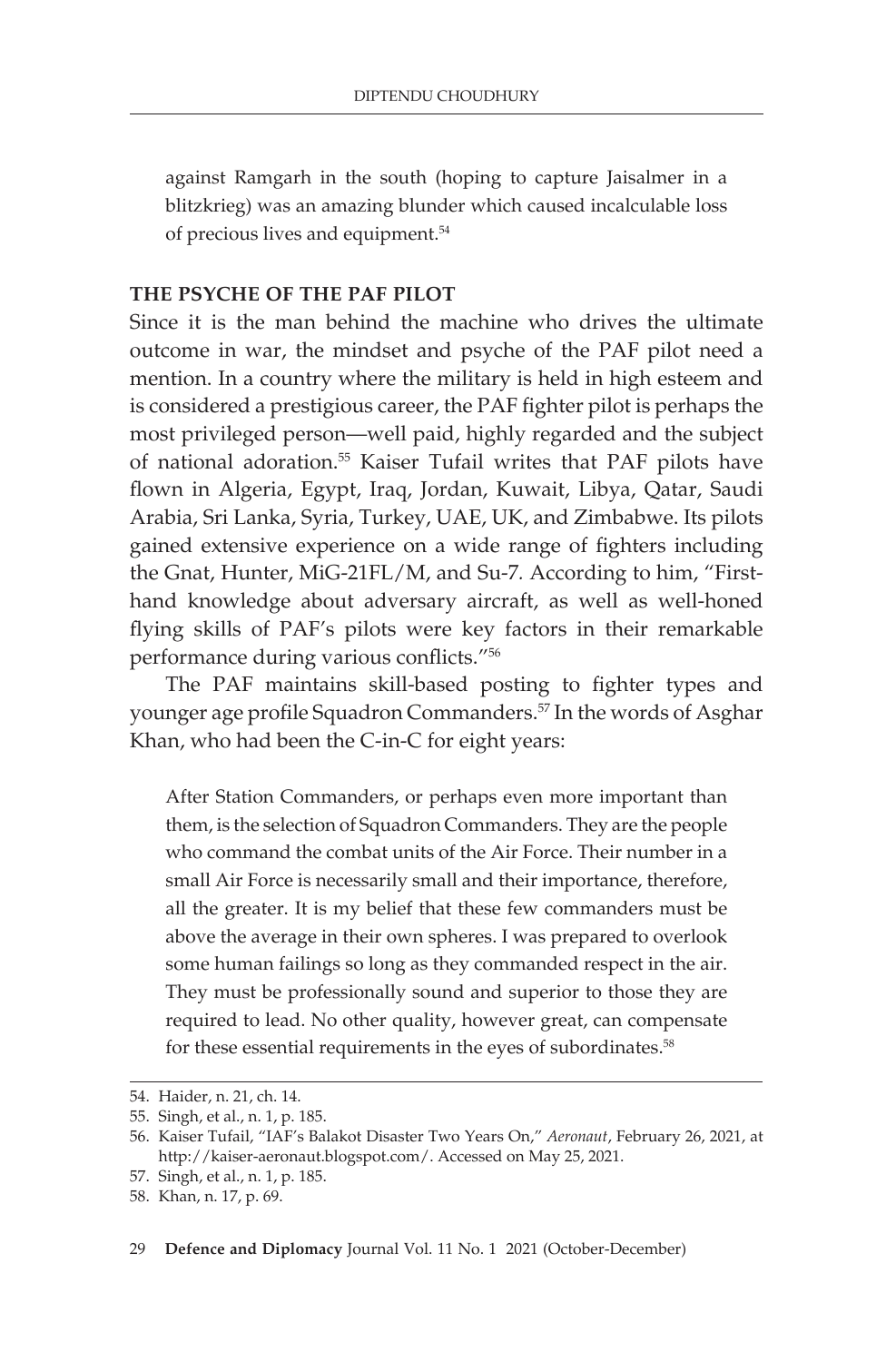The squadron commanders mandatorily undergo the Flight Leaders School which was instituted by Asghar Khan in 1958. This continues even today under its new avatar of Combat Commanders School, which is geared primarily towards the mid-career advanced air combat training of PAF fighter squadron commanders, air defence controllers, and instructors and for the development of advanced fighter weapons tactics.59 In the PAF, the seniormost Air Marshal does not necessarily get to be the Chief. On the contrary, the exception has been the rule.<sup>60</sup>

A fairly clear picture of the pilot's psyche emerges when in addition to the above, the martial race stereotype and ascendancy as a superior combat pilot comprises a part of their regular grooming. Pushpindar Singh wrote in the concluding paragraph of his book:

There is little doubt as to which of the prime air arms of the Indian subcontinent is more conscious of the importance of image building and intelligent public relations. The PAF has many friends and admirers amongst the world's aerospace media, not the least because of its sustained effort to 'put its best wing forward'. The PAF has had innumerable articles, features and books written about it, covered by international writers, journalists and photographers. This boosts morale.<sup>61</sup>

Essentially, most of the PAF narrative of victory has been built around its few successes in counter-air and air-air victories. This is probably because of the preponderance towards AD in its orientation. Its force composition, ethos and training are fundamentally focussed towards the air battle—air combat and fighting the enemy Air Force. It has a history of reticence towards support of the Army operations, which is reciprocated by the inadequate understanding of air power of its generals! It tends to dissociate itself from the legacy of the military

<sup>59.</sup> Bilal Khan, "Pakistan Air Force: Combat Commanders School (CCS)," *QUWA*, October 16, 2016, at https://quwa.org/2016/10/16/pakistan-air-force-combat-commandersschool-ccs/. Accessed on May 25, 2021.

<sup>60.</sup> Singh, et al., n. 1, p. 184.

<sup>61.</sup> Ibid., p. 186.